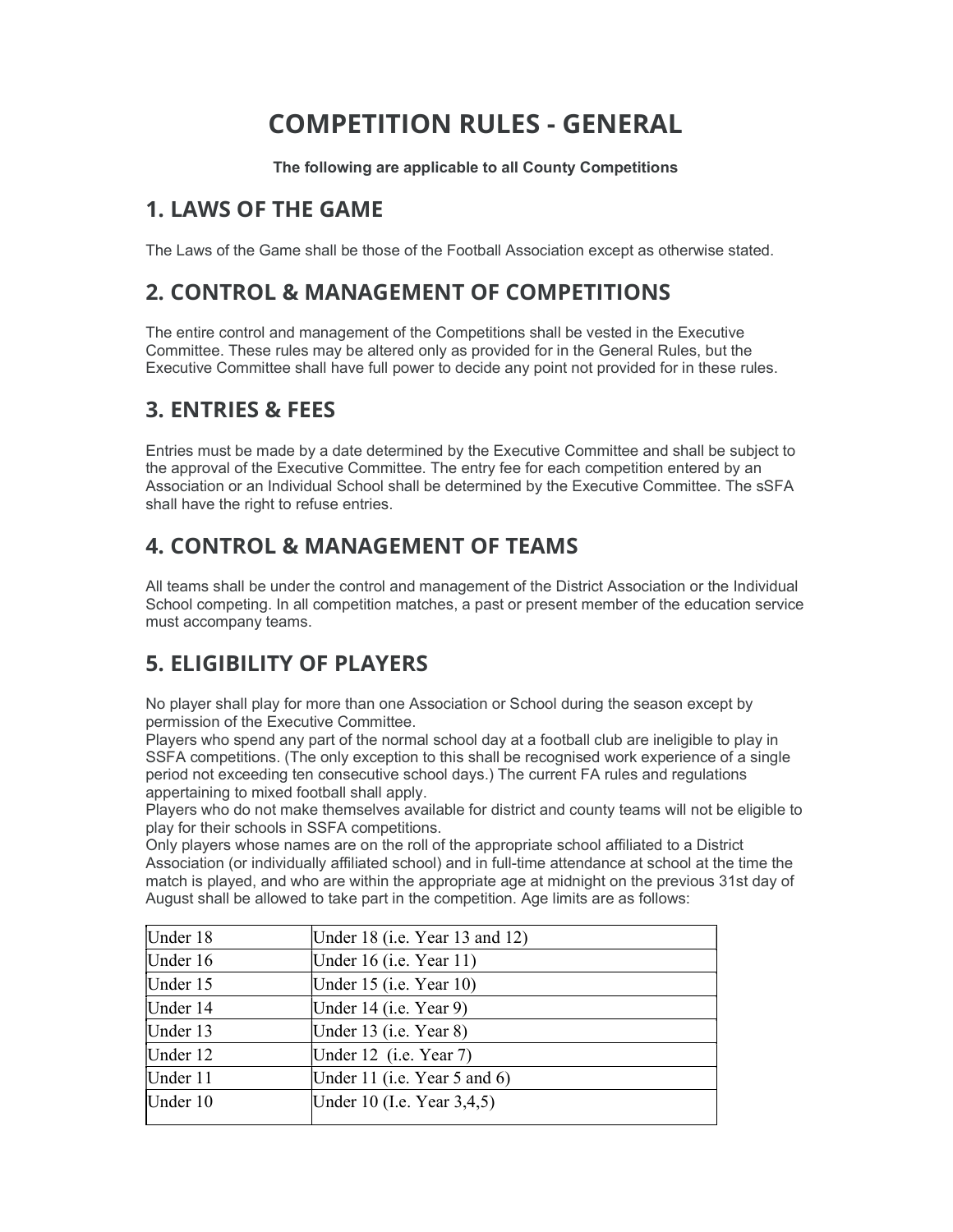| Girls      |                                  |
|------------|----------------------------------|
| Under 18   | Under 18 (i.e. Years 13 and 12)  |
| Under $16$ | Under 16 (i.e. Years $10 + 11$ ) |
| Under $15$ | Under 15 (i.e. Years $9 + 10$ )  |
| Under $14$ | Under 14 (i.e. Years $8 + 9$ )   |
| Under $13$ | Under 13 (i.e. Year 7+8)         |
| Under 12   | Under 12 (i.e. Year 7)           |
| Under 11   | Under 11 (i.e. Year 5 and 6)     |
| Under 10   | Under 10 (I.e. Year 3,4,5)       |

If the Executive Committee has any doubt over the eligibility of any player taking part in a competition, it shall have the power to require the player's school to which he or she belongs to prove that he or she is eligible according to the rules, and failing satisfactory proof the offending school may be disqualified from the competition.

In individual school competitions, a maximum of three players who attend FA Licensed Academies/Centres of Excellence can represent a school in a SSFA competition match.

The SSFA Executive Committee may require players to be registered to participate in its competitions, and to pay a registration fee. Mixed gender matches may be played in line with current FA regulations.

#### 8. STRENGTH OF TEAMS

Every Association and School shall play its best available team in all SSFA competition matches. (The intention of this rule is not to interfere with normal team selection, but to prevent deliberately weakened teams being fielded, and to prevent players being released to play in club football. It is not intended that Associations and Schools must field higher team players in lower teams when the higher team has no engagement.) If in the opinion of the Executive the substance or spirit of this Rule is disregarded, the Associations or Schools concerned will be liable to be disqualified from competitions.

## 9. SUBSTITUTES

In all SSFA eleven-a-side competitions, teams are permitted to use up to five named substitutes; substituted players may return to the field of play at any time and for any reason, except to replace a player who has been sent from the field of play by the referee under Law 12. In all SSFA small-sided competitions, teams are permitted to use up to three named substitutes; substituted players may return to the field of play at any time and for any reason, except to replace a player who has been sent from the field of play by the referee under Law 12.

## 10. MATCH ARRANGEMENTS

After the closing of entries for the season's competition the Executive shall arrange for the draw for fixtures, the first Association or School drawn in each fixture having the choice of grounds. The Executive shall fix the dates within which or on which such fixtures shall be played. In the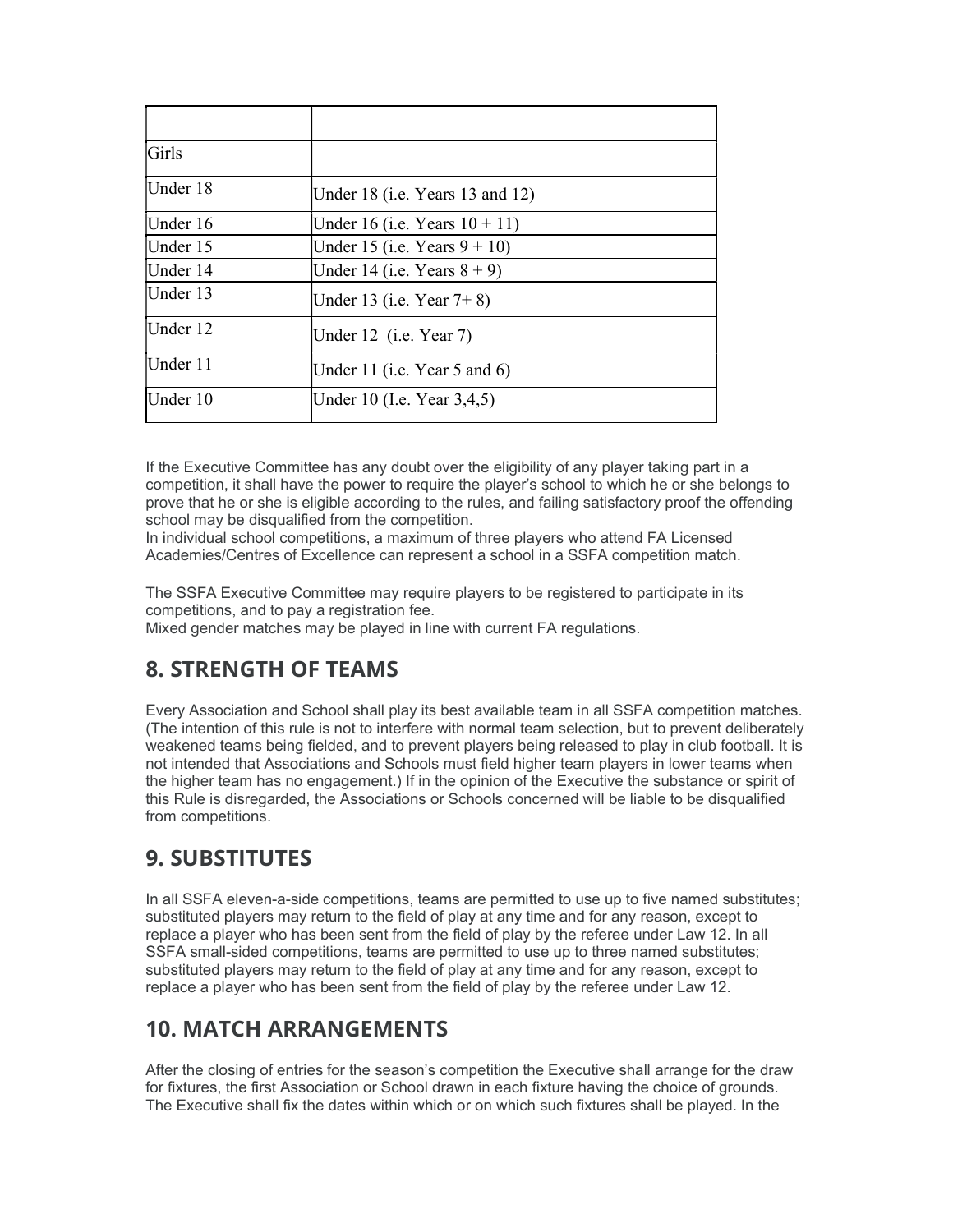case of matches for which limit dates have been fixed, they must be played on a Saturday unless both parties mutually agree otherwise.

#### 11. DURATION OF MATCHES & SIZE OF BALL

| Under 18         | 80 minutes | Size 5 ball |
|------------------|------------|-------------|
| Under 18 (girls) | 80 minutes | Size 5 ball |
| Under 16         | 80 minutes | Size 5 ball |
| Under 16 (girls) | 80 minutes | Size 5 ball |
| Under 15         | 70 minutes | Size 5 ball |
| Under 15 (girls) | 70 minutes | Size 5 ball |
| Under 14         | 70 minutes | Size 4 ball |
| Under 14 (girls) | 60 minutes | Size 4 ball |
| Under 13         | 70 minutes | Size 4 ball |
| Under 13 (girls) | 60 minutes | Size 4 ball |
| Under 12         | 60 minutes | Size 4 ball |
| Under 11         | 50 minutes | Size 4 ball |
| Under 10         | 40 minutes | Size 4 ball |
|                  |            |             |

Duration of game and size of ball shall be as follows:

Extra time of 10 minutes each way (5 minutes each way for Under 10 and Under 11 games) will be played in all games in which the scores are level at the end of normal time. In the event of scores still being level at the end of extra time, the tie will be decided by penalties, in accordance with the procedure outlined in the Referees Chart. The referee, with the consent of both Schools or Associations, may reduce the match by no more than 5 minutes each half if deemed desirable. The Competition Secretary may, at his discretion in the case of a match taking place after the scheduled limit date, order the venue of the match to be reversed.

## 12. FIELD OF PLAY

In each age group a pitch of appropriate size shall be provided. The minimum size of the field of play in 11-a-side matches at the Under 16 age group or above shall be 90 yards by 60 yards. Matches may be played on artificial grass pitches that conform to the FIFA 1 star standard, or the equivalent International Artificial Turf Standard (IATS) (This usually refers to 3G pitches and advancements introduced thereafter.)

## 13. NOTIFICATION OF RESULTS

In Inter-School Competitions, it shall be the responsibility of the WINNING School to notify results to the Competition Secretary within 24 hours of the conclusion of the match. Any Association or School failing to submit a result on time could be fined £10.

## 14. PLAYERS' ATTIRE

District Associations and Schools must wear their registered colours in competition matches. In the event of the colours of the two teams clashing the visiting team shall change, except in finals where both teams shall change.

In county finals, players' shirts shall be numbered.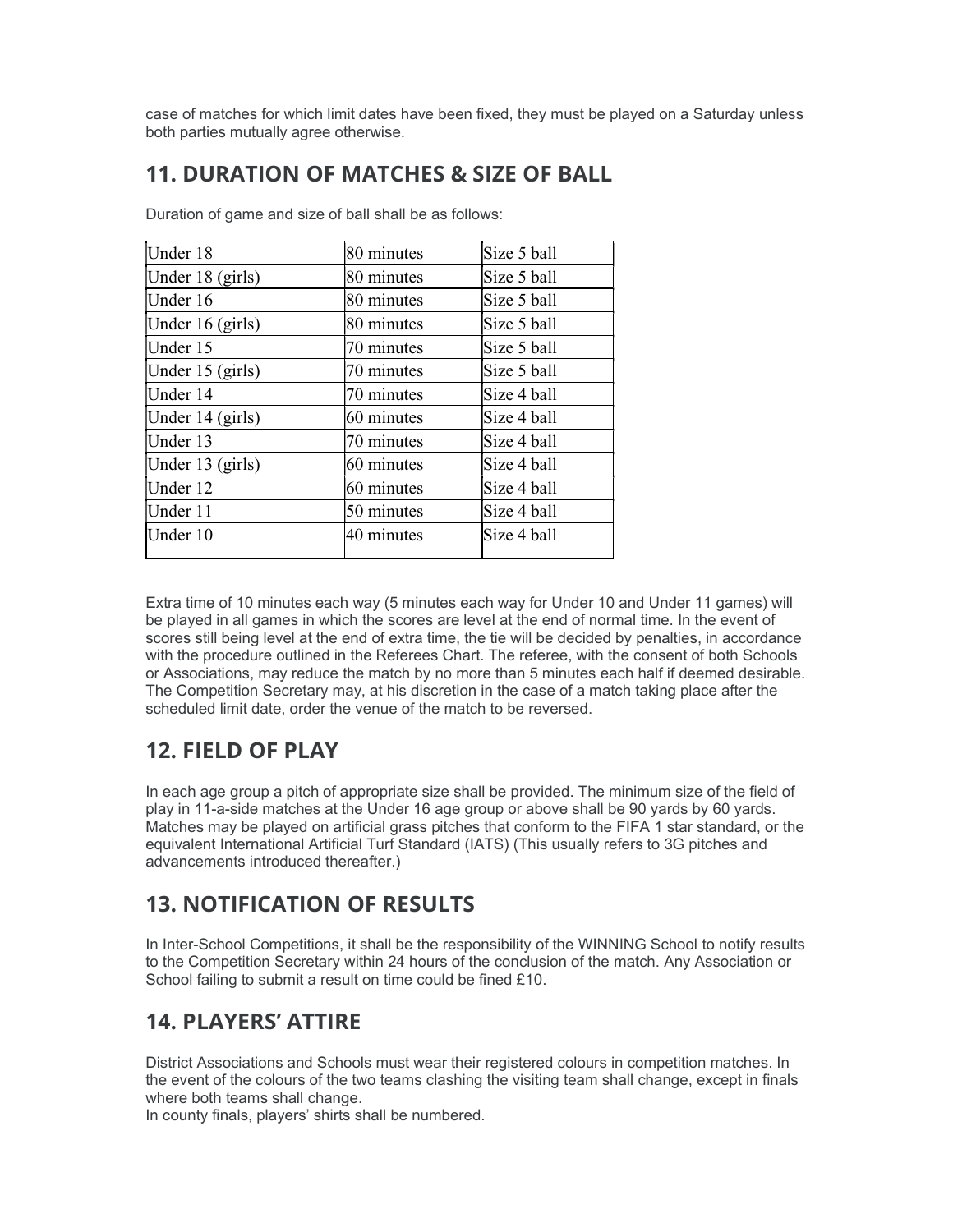Attire worn by players and staff at county finals must only reflect the name of their District Association or School and not make any reference to other football institutions.

#### 15. FINALS

The Executive Committee shall have direct control of arrangements and finances connected with the finals. The finals shall be played in one leg. Extra time of 10 minutes each way (5 minutes each way for primary games) shall be played if the scores are still level at the end of normal playing time. If the match is still unresolved, the trophy will be shared.

Finals of County Competitions must be staged in accordance with the instructions issued by the Executive Committee.

In finals of Individual School Competitions, squad lists need to sent to the competition secretary 1 week before the final date. The cost of the officials for the final will be determined by the Executive Committee.

## 16. MATCH OFFICIALS

For individual schools competition matches prior to the semi-finals, the home school shall provide a suitable referee. From the semi-finals onwards, the referee shall be appointed by the competition secretary. Each school shall provide an assistant referee in all games except the final.

## 17. FIRST AID

The home School is responsible for ensuring that an adequate first-aid kit is available at the side of the pitch.

## 18. PROTESTS

All protests shall be in writing and shall be received by the SSFA General Secretary within two working days of the match concerned, accompanied by a fee of £25, which shall be refunded if the protest is upheld.

No protest relative to the ground, goalposts or other appurtenances of the game unless protest is made in writing to the referee before the start of the game.

Any protest shall be signed by the Headteacher (in the case of Schools) as acknowledgement of their approval of its submission.

The SSFA will gather evidence at its discretion and notify both parties of its decision, which shall be binding on both parties.

## 19. SAFEGUARDING

All District Associations who run representative teams MUST have a named Association Welfare Officer who is fully compliant with FA/ESFA Welfare Officer requirements.

# INTER-SCHOOL COMPETITIONS

#### In addition to the General rules governing all County competitions, the following will apply to Individual School Competitions.

1. The draw for competitions shall be determined by the SSFA Executive Committee. Draws in competitions that lead to ESFA national competitions shall be open. The draw for other competitions may be zoned up to the quarter-finals.